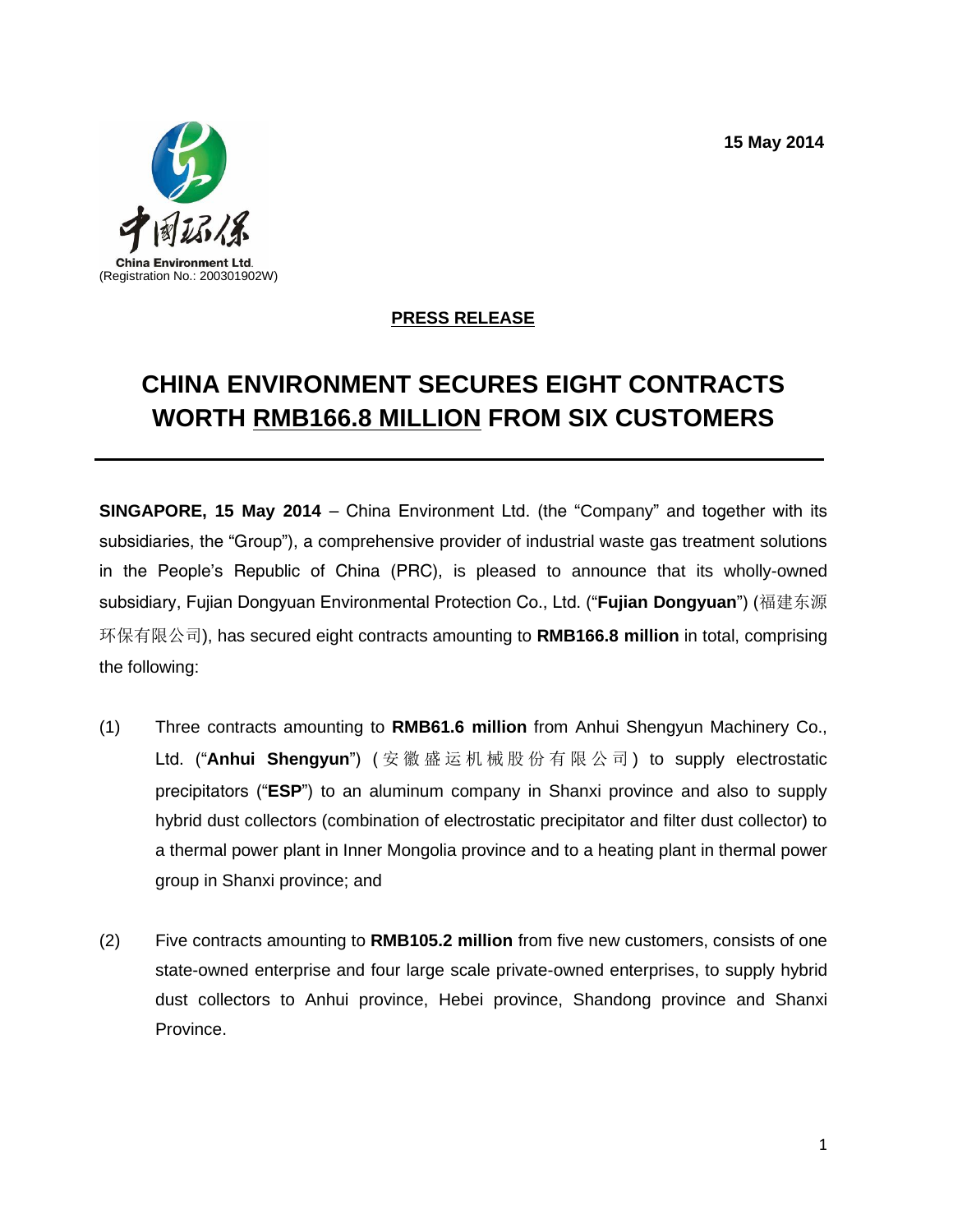Commenting on its latest contracts won, Mr. Huang Min, Executive Chairman of China Environment Ltd. remarked: "**The rapid pace of contract wins is very encouraging as one of our key priorities is to increase the utilization rate at our Anhui plant. As air pollution continues to be a very serious issue at all levels of the Chinese economy, we are optimistic that our order book momentum will continue unabated in the year ahead."**

The above-mentioned contracts are scheduled for delivery in 2014 and by the first half of 2015, and are expected to contribute positively to the earnings of the Group for the financial year ending 31 December 2014 and 31 December 2015.

#End of Release#

## **About China Environment Ltd. (Bloomberg: CENV.SP; Reuters: CHEN.SI)**

China Environment Ltd. (中国环保有限公司) is a comprehensive provider of industrial waste gas treatment solutions in the People's Republic of China (PRC), headquartered in Longyan City, Fujian Province. The Group designs and constructs industrial waste gas treatment systems. Its key products include Electrostatic Precipitators or ESPs, including Electrostatic Lentoid Precipitators or ESLPs, baghouses and hybrid dust collectors.

The Group conforms strictly to international quality standards. China Environment's commitment to excellence has won it many awards and accreditations including the ISO9001:2000 Quality Management System certification, ISO14001:2004 Environment Management System certification and OHSAS18001:1999 Occupational Health and Safety Management System authentication.

The Group is currently certified and included in the manufacturer recommended list for supplying ESPs for 200mw, 300mw and 600mw thermal power projects. The Group's wholly owned subsidiary – Fujian Dongyuan Environmental Protection Co., Ltd. is accredited as "High/New Technology Enterprise", it enjoys preferential income tax rate of 15% instead of standard income tax rate of 25%. The Group was upgraded to a listing on the Singapore Exchange (SGX) Mainboard on 27 August 2009 via a reverse takeover of Gates Electronics Limited.